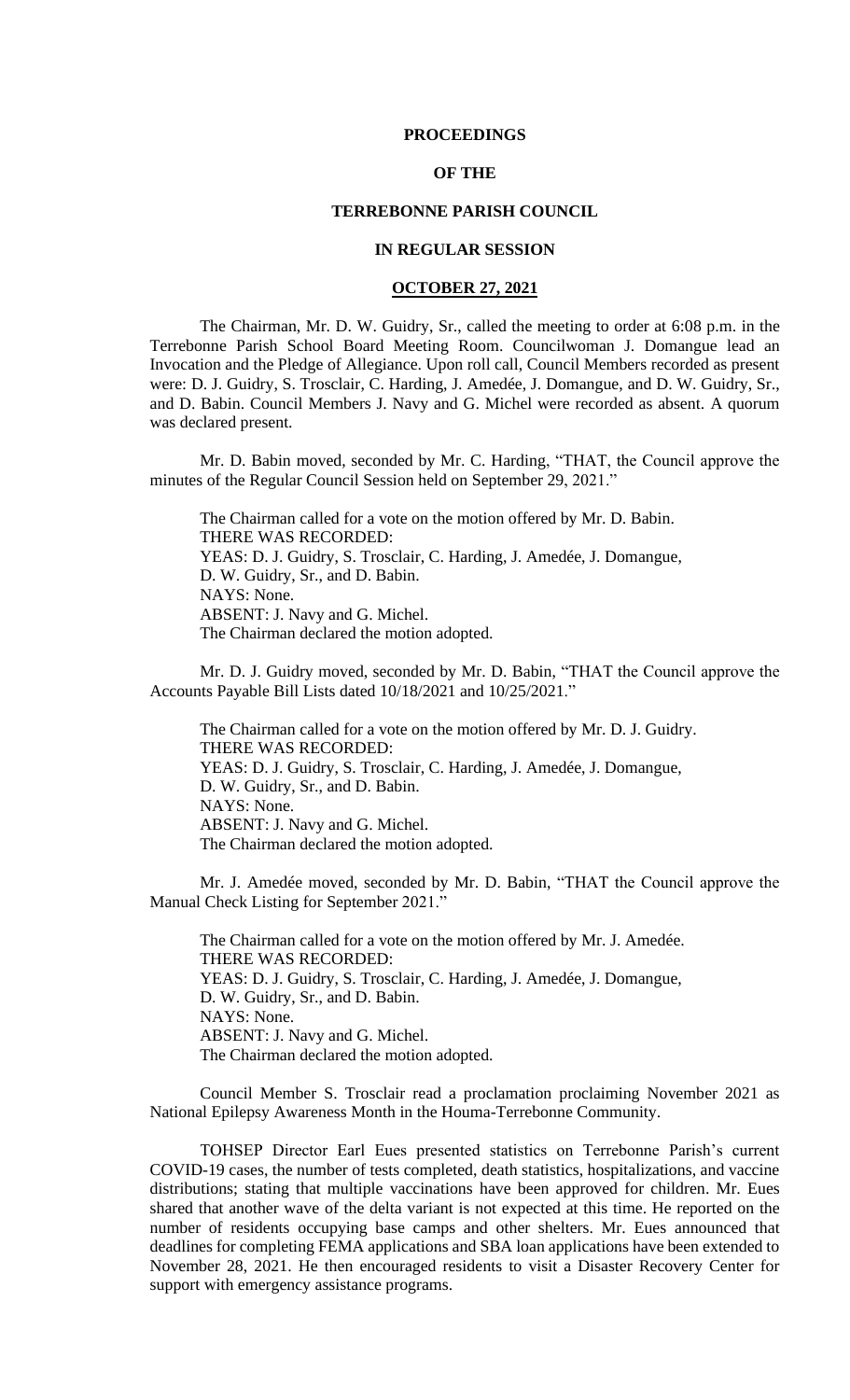Discussion ensued relative to expected debris pickup schedules and ongoing debris collection in Terrebonne Parish. Several Council Members shared their concerns for various factors preventing debris removal and offered suggestions for reporting debris collection routes and uncollected debris locations for residents.

Planning and Zoning Director Christopher Pulaski presented a report on the current temporary housing solutions in Terrebonne Parish. Mr. Pulaski encouraged residents to call (844) 268-0301 for registering and updates regarding the state's temporary trailer program and to call (800) 621-3362 for registering and updates regarding FEMA's temporary housing programs. He then clarified that a previous base flood elevation requirement for temporary housing has been changed which allows temporary trailers to be placed across the parish for emergency use. Several Council Members shared their concerns with the expediency of temporary housing distributions and inquired if additional measures could be taken to improve distribution.

Parish President Gordon Dove gave a brief overview of the state's procurement process for contractors and plans for providing base camps and other emergency services in the Parish. He then shared his concerns regarding issues distributing temporary trailers to Parish residents.

Chief Financial Officer Kandace Mauldin gave a brief overview of the utility billing charges for TPCG Utility customers following the recent storms. She clarified that all charges were based on actual meter readings and should account for two months' utility usage. Ms. Mauldin added that no late fees or service cutoffs are being processed at this time and that plans for partial payment are available for customers. She encouraged customers to contact the Utilities department should they have any issues or concerns with bill payment.

Mr. J. Amedée moved, seconded by Mr. D. Babin, "THAT, at this time (7:28 p.m.), the Council open public hearings."

The Chairman called for a vote on the motion offered by Mr. J. Amedée. THERE WAS RECORDED: YEAS: D. J. Guidry, S. Trosclair, C. Harding, J. Amedée, J. Domangue, D. W. Guidry, Sr., and D. Babin. NAYS: None. ABSENT: J. Navy and G. Michel. The Chairman declared the motion adopted.

The Chairman recognized the public for comments on the following:

A. An ordinance declaring Five (5) vehicles from Houma Police Department as surplus and authorizing said items to be disposed of by any legally approved methods.

There were no comments from the public on the proposed ordinance.

Mr. D. Babin moved, seconded by Mr. J. Amedée, "THAT, the Council close the aforementioned public hearing."

The Chairman called for a vote on the motion offered by Mr. D. Babin. THERE WAS RECORDED: YEAS: D. J. Guidry, S. Trosclair, C. Harding, J. Amedée, J. Domangue, D. W. Guidry, Sr., and D. Babin. NAYS: None. ABSENT: J. Navy and G. Michel. The Chairman declared the motion adopted.

OFFERED BY: MR. D. J. GUIDRY SECONDED BY: MR. J. AMEDĖE

## **ORDINANCE NO. 9322**

An Ordinance to declare equipment with a value of Five Thousand Dollars (\$5,000.00) or greater from the Houma Police Department as described in the attached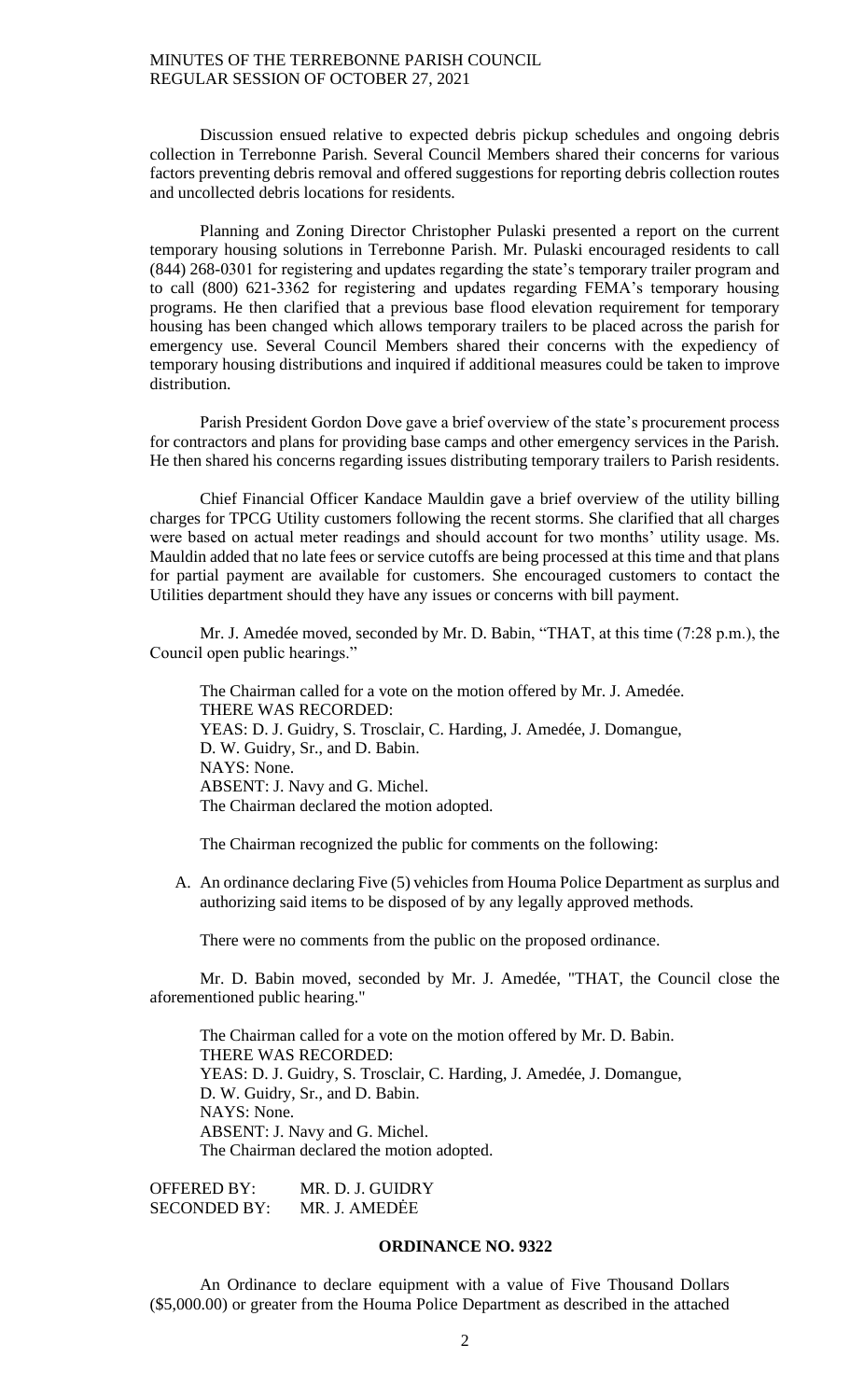Exhibit "A" as surplus and authorize said item to be disposed of by public bid, negotiated sale, junking, or any other legally approved method.

## **SECTION I**

**WHEREAS,** the movable properties listed in the attached Exhibit "A" each have a value of \$5,000.00 or greater as indicated by the value set out next to the item; and

## **SECTION II**

**NOW THEREFORE BE IT ORDAINED** that the Terrebonne Parish Council, on behalf of the Terrebonne Parish Consolidated Government, does hereby declare the movable property listed in the attached Exhibit "A" as surplus and that the Parish Administration is authorized to dispose of said items by public bid, negotiated sale, junking or any other legally approved method.

### **SECTION III**

If any word, clause, phrase, section or other portion of this ordinance shall be declared null, void, invalid, illegal, or unconstitutional, the remaining words, clauses, phrases, sections and other portions of this ordinance shall remain in force and effect, the provisions of this ordinance hereby being declared to be severable.

## **SECTION IV**

This ordinance shall become effective upon approval by the Parish President or as otherwise provided in Section 2-13 (b) of the Home Rule Charter for a Consolidated Government for Terrebonne Parish, whichever occurs sooner.

This ordinance, having been introduced and laid on the table for two weeks, was voted upon as follows:

### **THERE WAS RECORDED:**

YEAS: D. J. Guidry, S. Trosclair, C. Harding, J. Amedée, J. Domangue, D. W. Guidry, Sr., and D. Babin. NAYS: None. ABSTAINING: None. ABSENT: J. Navy and G. Michel. The Chairman declared the ordinance adopted on this, the 27<sup>th</sup> day of October 2021.

\* \* \* \* \* \* \* \* \*

The Chairman recognized the public for comments on the following:

B. An ordinance to amend the 2021 Adopted Operating Budget of the Terrebonne Parish Consolidated Government for the following items and to provide for related matters: I. TLCD, \$1,000,000.00.

There were no comments from the public on the proposed ordinance.

Mr. S. Trosclair moved, seconded by Mr. D. J. Guidry, "THAT, the Council close the aforementioned public hearing."

The Chairman called for a vote on the motion offered by Mr. S. Trosclair. THERE WAS RECORDED: YEAS: D. J. Guidry, S. Trosclair, C. Harding, J. Amedée, J. Domangue, D. W. Guidry, Sr., and D. Babin. NAYS: None. ABSENT: J. Navy and G. Michel. The Chairman declared the motion adopted.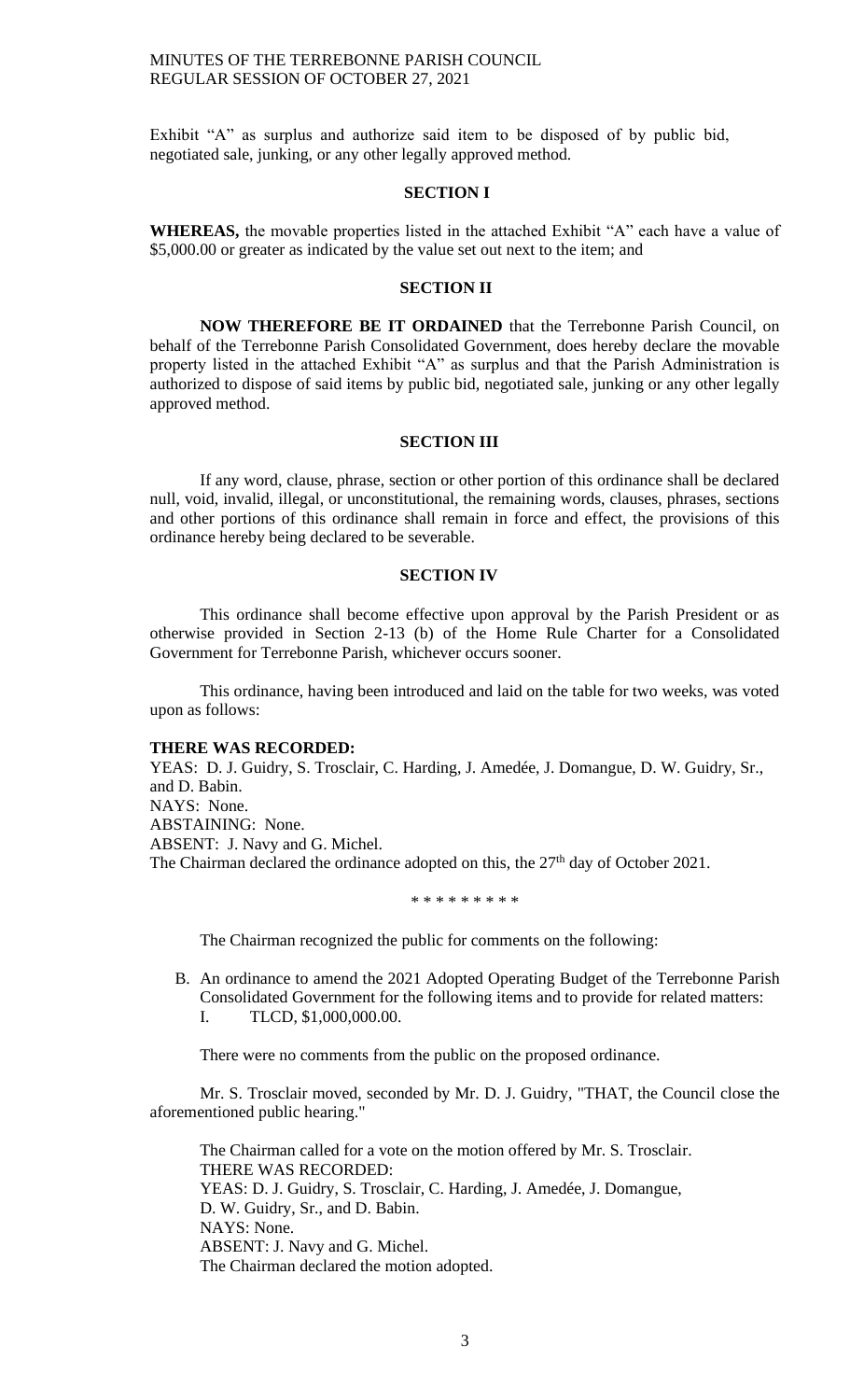Mr. D. Babin clarified that the aforementioned funding is a tax collected by the Parish on behalf of the Levee District. **(\*ORDINANCE ADOPTED AFTER DISCUSSION)**

OFFERED BY: MR. D. J. GUIDRY SECONDED BY: MR. S. TROSCLAIR

# **ORDINANCE NO. 9323**

AN ORDINANCE TO AMEND THE 2021 ADOPTED OPERATING BUDGET OF THE TERREBONNE PARISH CONSOLIDATED GOVERNMENT FOR THE FOLLOWING ITEMS AND TO PROVIDE FOR RELATED MATTERS.

## **I.** TLCD - \$1,000,000

## **SECTION I**

**WHEREAS,** the Parish refunded some Morganza Levee Improvement Bonds, and

**WHEREAS,** this refunding allows the Parish to reduce the required debt service payment transfers by \$200,000, and

**WHEREAS,** this refunding allows the Parish to increase the amount disbursed to Terrebonne Levee and Conservation District by \$1,000,000.

**NOW, THEREFORE BE IT ORDAINED,** by the Terrebonne Parish Council, on behalf of the Terrebonne Parish Consolidated Government, that the 2021 Adopted Operating Budget be amended for TLCD. (Attachment A)

### **SECTION II**

If any work, clause, phrase, section, or other portion of this ordinance shall be declared null, void, invalid, illegal, or unconstitutional, the remaining words, clauses, phrases, sections, and other portions of this ordinance shall remain in full force and effect, the provisions of this ordinance hereby being declared to be severable.

#### **SECTION III**

This Ordinance shall become effective upon approval by the Parish President or as otherwise provided in Section 2-13(b) of the Home Rule Charter for a Consolidated Government for Terrebonne Parish, whichever occurs sooner.

#### **THERE WAS RECORDED:**

YEAS: D. J. Guidry, S. Trosclair, C. Harding, J. Amedée, J. Domangue, D. W. Guidry, Sr., and D. Babin. NAYS: None. ABSTAINING: None. ABSENT: J. Navy and G. Michel. The Chairman declared the ordinance adopted on this, the  $27<sup>th</sup>$  day of October 2021.

\* \* \* \* \* \* \* \* \*

The Chairman recognized the public for comments on the following:

C. An ordinance to amend Ordinance No. 9300, which is to be codified as Section 11-36 of the Terrebonne Parish Code of Ordinances, in Order to Define Protocol during an Emergency Declaration.

There were no comments from the public on the proposed ordinance.

Mr. J. Amedée moved, seconded by Mr. C. Harding, "THAT, the Council close the aforementioned public hearing."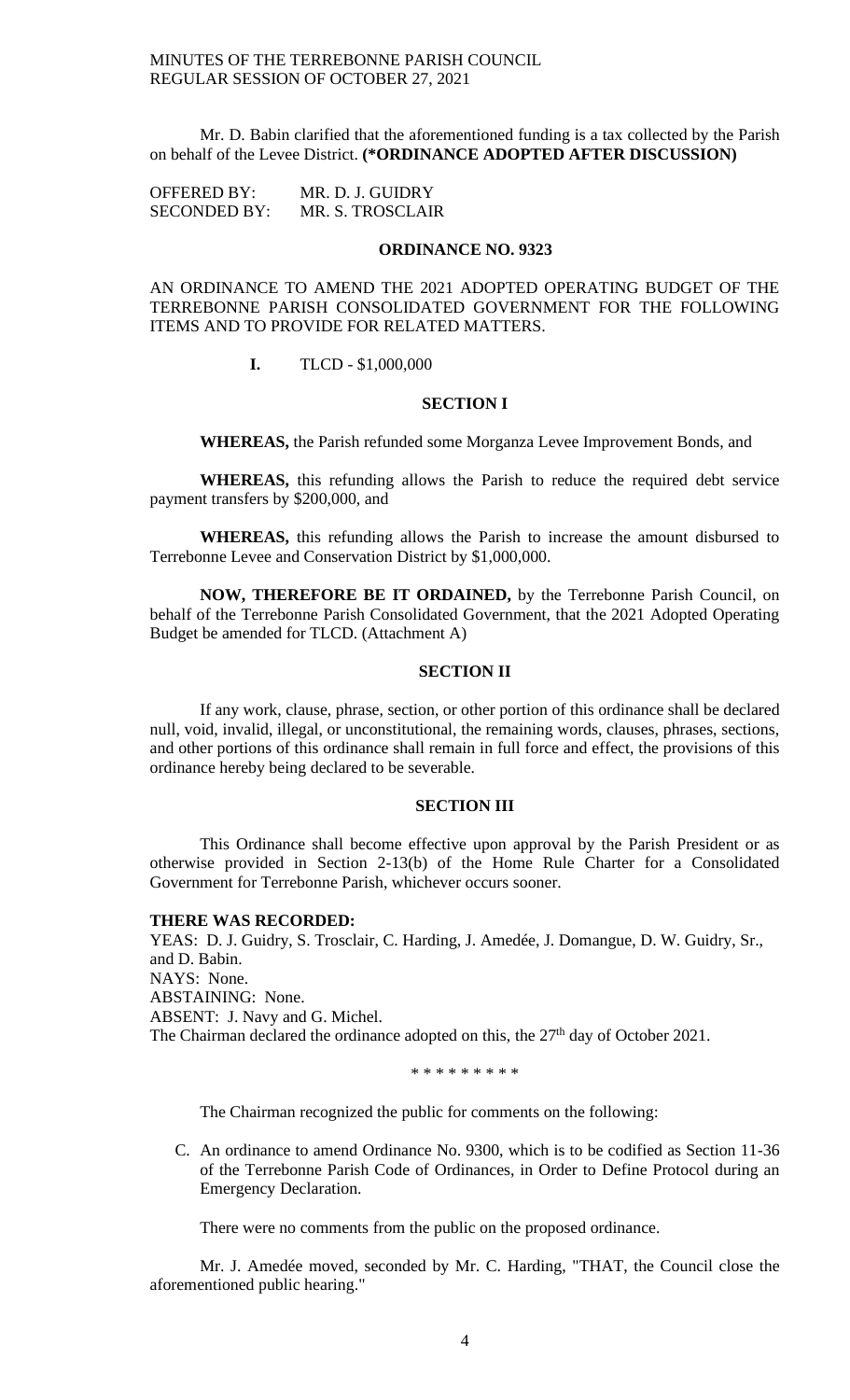> The Chairman called for a vote on the motion offered by Mr. J. Amedée. THERE WAS RECORDED: YEAS: D. J. Guidry, S. Trosclair, C. Harding, J. Amedée, J. Domangue, D. W. Guidry, Sr., and D. Babin. NAYS: None. ABSENT: J. Navy and G. Michel. The Chairman declared the motion adopted.

OFFERED BY: MR. J. AMEDĖE SECONDED BY: MR. C. HARDING

## **ORDINANCE NO. 9324**

## AN ORDINANCE TO AMEND ORDINANCE NO. 9300, WHICH IS TO BE CODIFIED AS SECTION 11-36 OF THE TERREBONNE PARISH CODE OF ORDINANCES, IN ORDER TO DEFINE PROTOCOL DURING AN EMERGENCY DECLARATION

**WHEREAS,** Section 2-11 of the Terrebonne Parish Home Rule Charter requires an ordinance to amend or repeal previous Ordinances; adopt or amend an administrative code; and establish a rule or regulation imposing fines or other penalties; and

**WHEREAS,** under the Louisiana Constitution Article VI, Sections 5 and 6, a Home Rule Chartered Government can pass ordinances to operate the internal affairs and management of its Parish, and Terrebonne Parish Consolidated Government is a Home Rule Charter government; and

**WHEREAS,** Sec. 1-06 of the Home Rule Charter for the Parish of Terrebonne provides that parish government shall have the right, power and authority to pass all ordinances requisite or necessary to promote, protect and preserve the general welfare, safety, health, peace and good order of the parish, including, but not by way of limitation, the right, power and authority to pass ordinances on all subject matter necessary, requisite or proper for the management of parish affairs, and all other subject matter without exception, subject only to the limitation that the same shall not be inconsistent with the constitution or expressly denied by general law applicable to the parish;

**NOW, THEREFORE BE IT ORDAINED,** by the Terrebonne Parish Council, on behalf of the Terrebonne Parish Consolidated Government, that Article II of Chapter 11 of the Terrebonne Parish Code of Ordinances be amended as follows:

# **SECTION I**

Article II of Chapter 11, Section 11-36 of the Terrebonne Parish Code of Ordinances shall be and is hereby amended (using strikethrough to indicate deletions and underlining to indicate additions) as follows:

## **Sec. 11-36- Disposal of Bulky Waste not authorized for pickup**

# […]

(a) *Violation; administrative process; penalties*

[…]

(3) Within five (5) business days of receipt of a notice in accordance with this Section, the owner of the property found to be in violation of this Section must remove and properly dispose of the bulky waste. If the bulky waste is not removed from the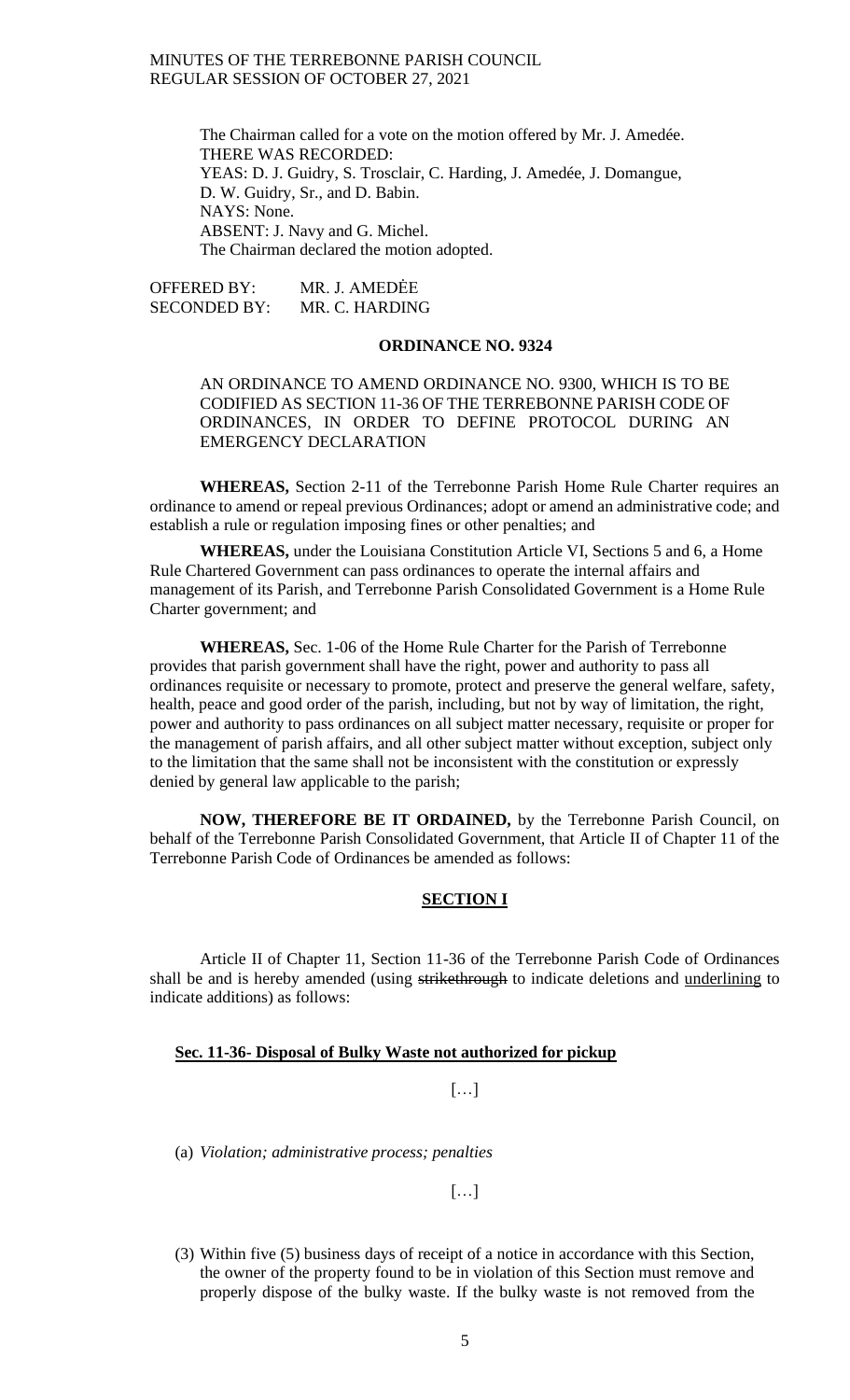property and disposed of within five (5) business days of receipt of the notice, the Terrebonne Parish Solid, Hazardous, and Recycling Waste Department or its agent shall remove and dispose of the bulky waste at the expense of the property owner, impose a lien against the property for costs and expenses, and invoice the property owner or persons deemed in violation for all costs.

a. In the event of an emergency

In the event of an Emergency Declaration signed by the Parish President, the Terrebonne Parish Solid Waste Department does not need to issue a notice in accordance with the five (5) business day protocol. All other sections shall remain in effect.

## **SECTION III**

If any word, clause, phrase, section, or other portion of this ordinance shall be declared null, void, invalid, illegal, or unconstitutional, the remaining words, clauses, phrases, sections, and other portions of this ordinance shall remain in full force and effect, the provisions of this ordinance hereby being declared to be severable.

#### **SECTION IV**

This ordinance shall become effective upon approval by the Parish President or as otherwise provided in Section 2-13(b) of the Home Rule Charter for Terrebonne Parish Consolidated Government, whichever occurs first.

This ordinance, having been introduced and laid on the table for at least one month, was voted upon as follows:

#### **THERE WAS RECORDED:**

YEAS: D. J. Guidry, S. Trosclair, C. Harding, J. Amedée, J. Domangue, D. W. Guidry, Sr., and D. Babin. NAYS: None. ABSTAINING: None. ABSENT: J. Navy and G. Michel. The Chairman declared the ordinance adopted on this, the 27<sup>th</sup> day of October 2021.

\* \* \* \* \* \* \* \* \*

The Chairman recognized the public for comments on the following:

D. An ordinance to authorize Parish President Gordon E. Dove to accept and execute on behalf of the Terrebonne Parish Consolidated Government, as grantee, a servitude agreement to provide a levee for the Holy Family Cemetery in Terrebonne Parish, LA.

There were no comments from the public on the proposed ordinance.

Mr. D. Babin moved, seconded by Mr. D. J. Guidry, "THAT, the Council close the aforementioned public hearing."

The Chairman called for a vote on the motion offered by Mr. D. Babin. THERE WAS RECORDED: YEAS: D. J. Guidry, S. Trosclair, C. Harding, J. Amedée, J. Domangue, D. W. Guidry, Sr., and D. Babin. NAYS: None. ABSENT: J. Navy and G. Michel. The Chairman declared the motion adopted.

OFFERED BY: MR. D. BABIN SECONDED BY: MR. D. J. GUIDRY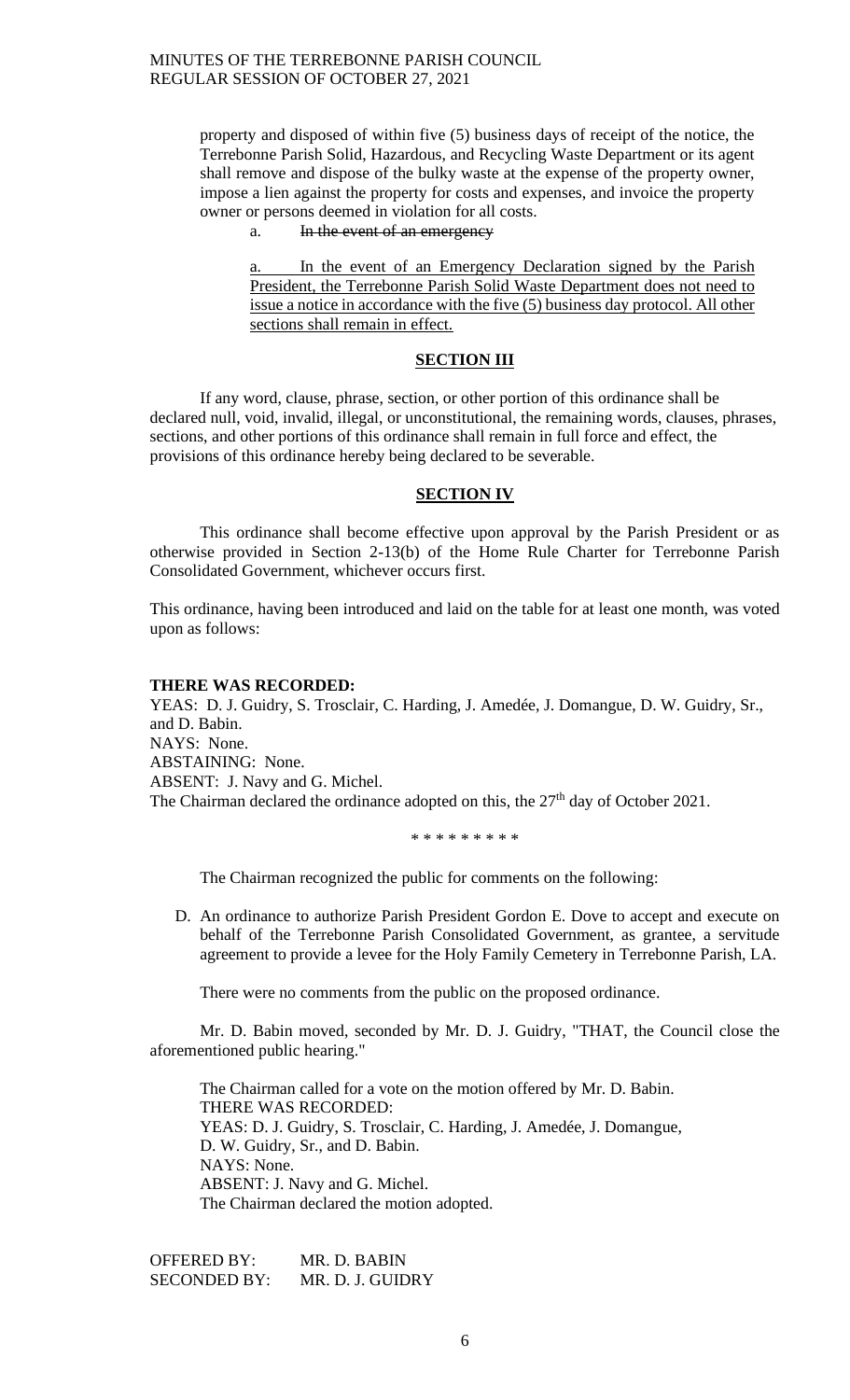### **ORDINANCE NO. 9325**

AN ORDINANCE TO AUTHORIZE THE PARISH PRESIDENT TO ACCEPT AND EXECUTE ON BEHALF OF THE TERREBONNE PARISH CONSOLIDATED GOVERNMENT, AS GRANTEE, A SERVITUDE AGREEMENT TO PROVIDE A LEVEE FOR THE HOLY FAMILY CEMETERY IN TERREBONNE PARISH, LA

## **SECTION I**

**WHEREAS,** Terrebonne Parish Charter Section 2-11 requires the Terrebonne Parish Consolidated Government to acquire real property by ordinance; and

**WHEREAS,** TPCG needs to build a levee to stop flooding at the Holy Family **Cemetery** 

inDulac, Louisiana, in order to protect the health, safety, and welfare of its citizens; and

**WHEREAS,** Terrebonne Parish Consolidated Government wishes to protect the Holy Family Cemetery from flooding, which causes destruction of the burial sites; and

**WHEREAS,** in order to build the levee, the Terrebonne Parish Consolidated Government must obtain land rights in the form of servitudes; and

**WHEREAS,** The Buquet Corporation and The Congregation of the Holy Family Roman Catholic Church wishes to grant the necessary servitudes and rights of use, as shown in the attached proposed Servitude Agreements (attached as Exhibits A and B), subject to legal; and

**WHEREAS,** the Terrebonne Parish Council, on behalf ofthe TPCG, wishes to accept the granted by The Buquet Corporation and The Congregation of the Holy Family Roman Catholic Church; and

### **SECTIONII**

**NOW THEREFORE BE IT ORDAINED** that the Terrebonne Parish Council, on behalf of the Terrebonne Parish Consolidated Government, hereby accepts the rights granted to TPCG over, under, across, and above the property at the Holy Family Cemetery owned by The Buquet Corporation and The Congregation of the Holy Family Roman Catholic Church, as more fully depicted in the attached proposed Servitude Agreements, subject to legal; and

**BE IT FURTHER ORDAINED** that the Parish President is hereby authorized to execute a Servitude Agreement on behalf of the Terrebonne Parish Consolidated Government containing terms and conditions not materially different than those in the attached proposed agreements, and any other document necessary inorder to provide electric servicesto the said location by the City of Houma, all subject to final approval by the Legal Department.

### **SECTIONIII**

If any word, clause, phrase, section, or other portion of this ordinance shall be declared null, void, invalid, illegal, or unconstitutional, the remaining words, clauses, phrases, sections and other portions of this ordinance shall remain in full force and effect, the provisions of this ordinance hereby being declared to be severable.

### **SECTIONIV**

Any ordinance or part thereof in conflict herewith is hereby repealed.

#### **SECTIONV**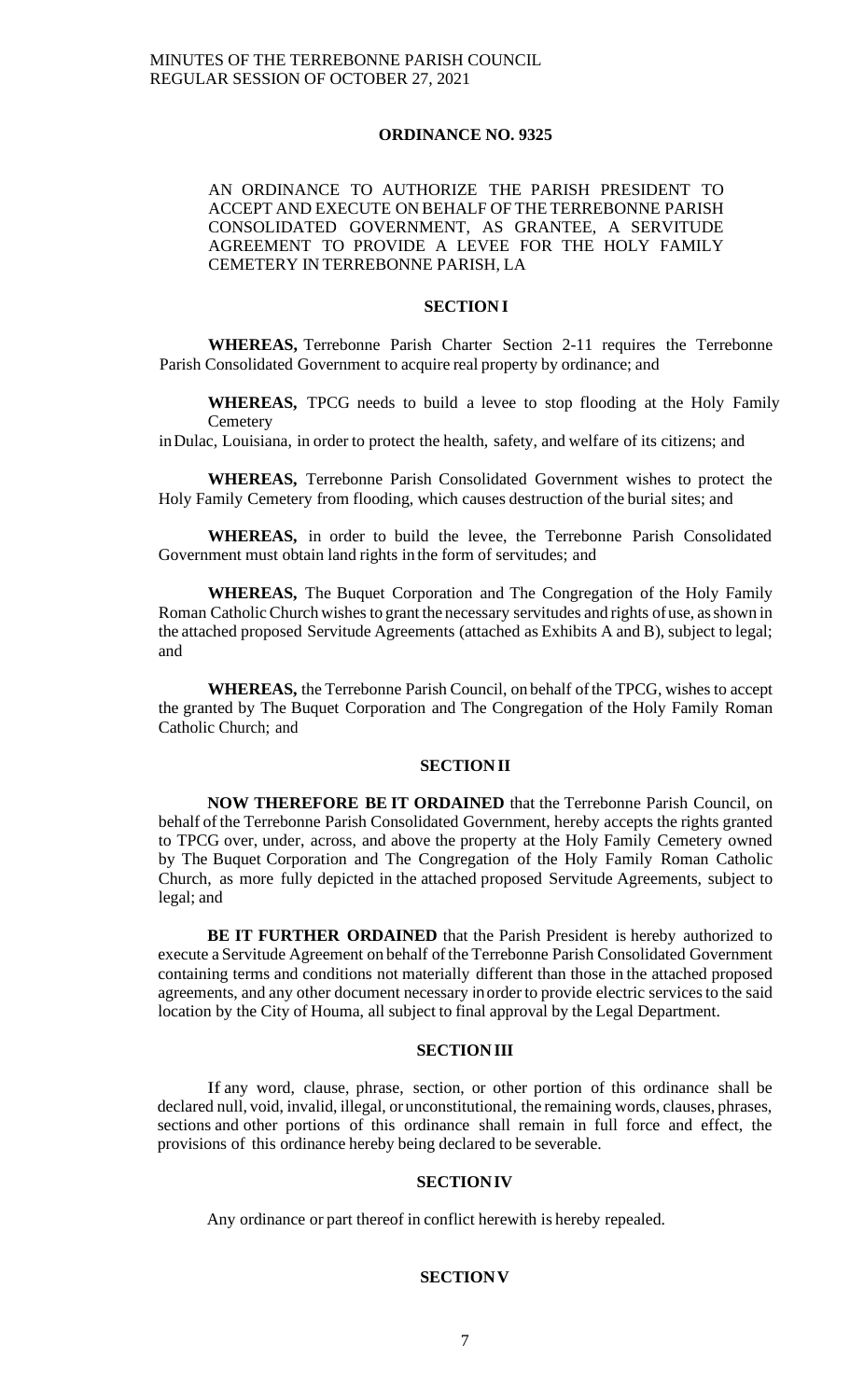This ordinance shall become effective upon approval by the Parish President or as otherwise provided in Section 2-13(b) of the Home Rule Charter for a Consolidated Government for Terrebonne Parish, whichever occurs sooner.

This ordinance, having been introduced and laid on the table for at least two weeks, was voted upon as follows:

#### **THERE WAS RECORDED:**

YEAS: D. J. Guidry, S. Trosclair, C. Harding, J. Amedée, J. Domangue, D. W. Guidry, Sr., and D. Babin. NAYS: None. ABSTAINING: None. ABSENT: J. Navy and G. Michel. The Chairman declared the ordinance adopted on this, the 27<sup>th</sup> day of October 2021.

## \* \* \* \* \* \* \* \* \*

Mr. J. Amedée moved, seconded by Mr. C. Harding, "THAT the Council return to the regular order of business."

The Chairman called for a vote on the motion offered by Mr. J. Amedée. THERE WAS RECORDED: YEAS: D. J. Guidry, S. Trosclair, C. Harding, J. Amedée, J. Domangue, D. W. Guidry, Sr., and D. Babin. NAYS: None. ABSENT: J. Navy and G. Michel. The Chairman declared the motion adopted.

Ms. J. Domangue moved, seconded by Mr. J. Amedée, "THAT the Council approve a co-sponsorship request for Junior Auxiliary of Houma's Turkey Two Step in Downtown Houma on Sunday, November 14, 2021 from 12:00 p.m. to 5:00 p.m."

The Chairman called for a vote on the motion offered by Ms. J. Domangue. THERE WAS RECORDED: YEAS: D. J. Guidry, S. Trosclair, C. Harding, J. Amedée, J. Domangue, D. W. Guidry, Sr., and D. Babin. NAYS: None. ABSENT: J. Navy and G. Michel. The Chairman declared the motion adopted.

OFFERED BY: MR. D. BABIN SECONDED BY: MR. C. HARDING

## **RESOLUTION NO. 21-333**

## **A resolution authorizing the execution of Change Order No. 1 to the agreement for Contractor Services with United Maintenance Specialists, Inc for the Circuit Breaker Changeout, Project No. 19-ELT-05.**

 **WHEREAS,** by contract dated October 10, 2019, Terrebonne Parish Consolidated Government did award a contract to United Maintenance Specialists, Inc. for the Circuit Breaker Changeout, Project No. 19-ELT-05, Terrebonne Parish, Louisiana, as will be seen by reference to said contract which is recorded under Entry No. 1627334 of the records of Terrebonne Parish, Louisiana, and

 **WHEREAS,** a Change Order No. 1 has been recommended for an increase in the amount of Four Thousand One Hundred Seventy-Five Dollars and 60 Cents (\$4,175.60), to include additional copper conductors, copper compression lugs, bronze connectors, required manlift, additional labor services, and current contract time extension for ten (10) calendar days to allow the required materials to be delivered, and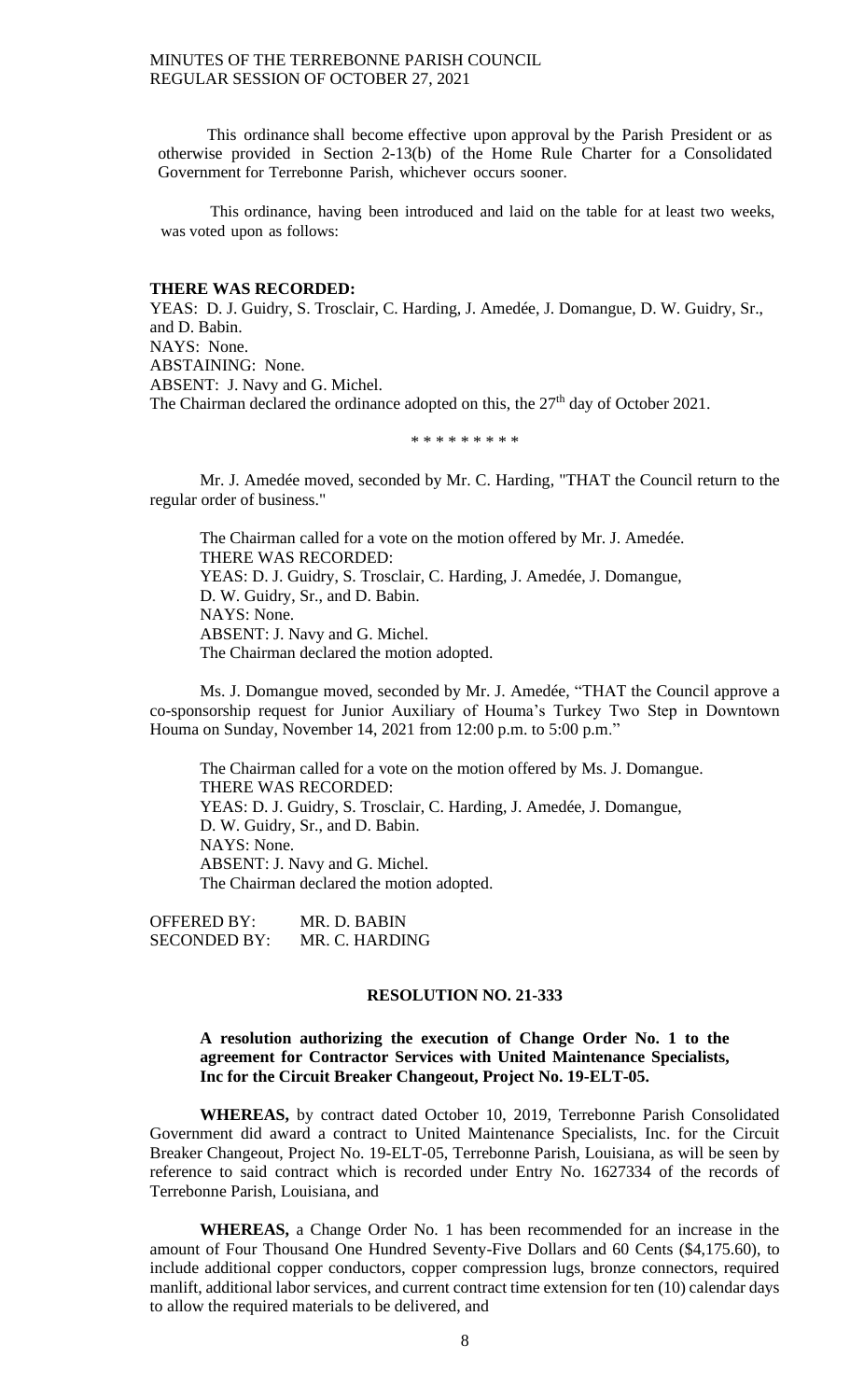**NOW THEREFORE BE IT RESOLVED,** by the Terrebonne Parish Council, on behalf of the Terrebonne Parish Consolidated Government, that Change Order No. 1 to the contract for Construction with United Maintenance Specialists, Inc. for the Circuit Breaker Changeout, Project No. 19-ELT-05, be, and is hereby, approved.

 **BE IT FURTHER RESOLVED,** that the Parish President, and all appropriate parties be, and they are hereby, authorized to execute Change Order No. 1, for an increase in the contract time by ten (10) calendar days and increasing the amount by Four Thousand One Hundred Seventy-Five Dollars and 60 Cents (\$4,175.60).

## **THERE WAS RECORDED:**

YEAS: D. J. Guidry, S. Trosclair, C. Harding, J. Amedée, J. Domangue, D. W. Guidry, Sr., and D. Babin. NAYS: None. NOT VOTING: None. ABSTAINING: None. ABSENT: J. Navy and G. Michel. The Chairman declared the resolution adopted on this the 27<sup>th</sup> day of October 2021.

\*\*\*\*\*\*\*\*\*\*\*\*

| OFFERED BY:  | MR. D. BABIN  |
|--------------|---------------|
| SECONDED BY: | MR. J. AMEDĖE |

#### **RESOLUTION NO. 21-334**

## **A resolution authorizing the Department of Utilities to purchase and installation of Houma Generation Station surveillance cameras damage by Hurricane Ida.**

**WHEREAS,** prices were obtained through the Louisiana State Commodity Catalog by the Terrebonne Parish Consolidated Government, Department of Utilities, Electric Generation Division (the Department/Division) for the purpose of the purchase and installation of surveillance cameras damage in Hurricane Ida, under State Contract #440011241, and

**WHEREAS,** after careful review by Cyr LeBoeuf, Electric Generation Superintendent and Ernest Brown, Utilities Director it has been determined that the price of One Hundred Thirty Thousand, Six Hundred Fifty-Eight Dollars and Zero Cents (\$130,658.00) as per the attached State Purchasing Contract Catalog.

 **WHEREAS,** the Department and Parish Administration concur with this recommendation, for the aforementioned surveillance camera purchase and installation at a total cost One Hundred Thirty Thousand, Six Hundred Fifty-Eight Dollars and Zero Cents (\$130,658.00) as per the attached State Purchasing Contract Catalog. and

**NOW, THEREFORE BE IT RESOLVED** by the Terrebonne Parish Council, on behalf of the Terrebonne Parish Consolidated Government, that the recommendation of the Parish Administration be approved and that the purchase and installation of the surveillance cameras be accepted as per the attached forms.

## **THERE WAS RECORDED:**

YEAS: D. J. Guidry, S. Trosclair, C. Harding, J. Amedée, J. Domangue, D. W. Guidry, Sr., and D. Babin. NAYS: None. NOT VOTING: None. ABSTAINING: None. ABSENT: J. Navy and G. Michel. The Chairman declared the resolution adopted on this the 27<sup>th</sup> day of October 2021.

\*\*\*\*\*\*\*\*\*\*\*\*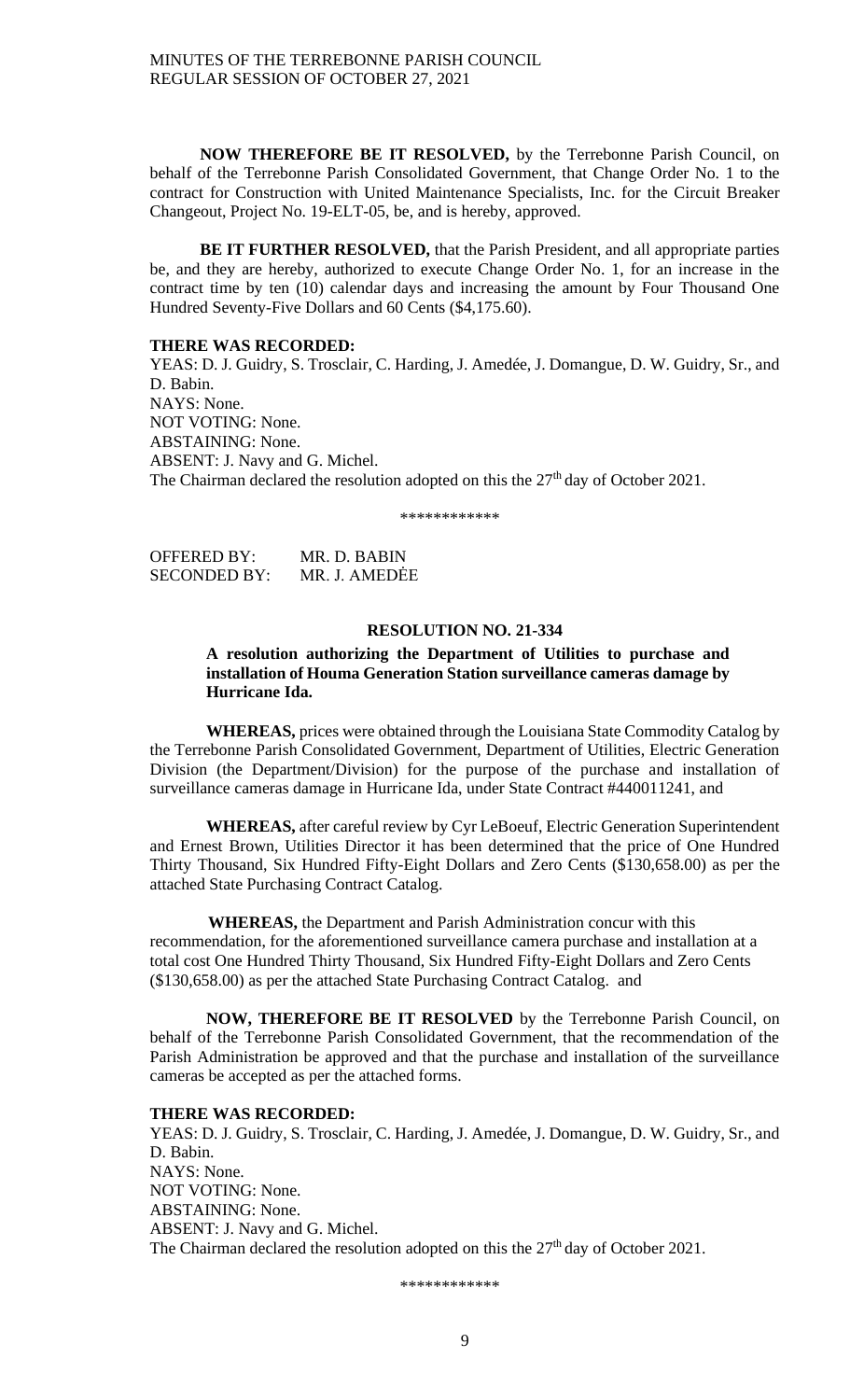OFFERED BY: MR. D. J. GUIDRY SECONDED BY: MR. C. HARDING

### **RESOLUTION NO. 21-335**

A RESOLUTION AUTHORIZING THE PARISH PRESIDENT TO AMEND THE CONTRACT WITH C. H. FENSTERMAKER AND ASSOCIATES, LLC FOR ENGINEERING AND CONSTRUCTION MANAGEMENT SERVICES TO IMPLEMENT THE LA SAFE LAKE BOUDREAUX LIVING MITIGATION TERRACES PROJECT.

**WHEREAS,** The LA SAFE program has awarded \$3,600,000 by the State of Louisiana Office of Community Development Disaster Recovery Unit after a public process and voting that selected this project as a priority for Terrebonne Parish; AND

**WHEREAS,** the project is intended to create land again in the area above Lake Boudreaux protecting residences and Parish assets; and

**WHEREAS,** the Parish entered into an agreement with the firm for project management with a specific scope of work and period of performance; and

**WHEREAS,** in the implementation of the contract changing conditions require that the project be continued until the spring to complete the scope of work; and

**WHEREAS,** the state has determined that the cost proposed is reasonable and is eligible for payment through the grant;

**NOW, THEREFORE, BE IT RESOLVED** by the Terrebonne Parish Council, on behalf of the Terrebonne Parish Consolidated Government, that the Parish President is hereby authorized to amend the contract with C. H. Fenstermaker & Associates, LLC to provide the needed additional service for the project referenced above.

#### **THERE WAS RECORDED:**

YEAS: D. J. Guidry, S. Trosclair, C. Harding, J. Amedée, J. Domangue, D. W. Guidry, Sr., and D. Babin. NAYS: None. NOT VOTING: None. ABSTAINING: None. ABSENT: J. Navy and G. Michel. The Chairman declared the resolution adopted on this the 27<sup>th</sup> day of October 2021.

\*\*\*\*\*\*\*\*\*\*\*\*

OFFERED BY: MR. S. TROSCLAIR SECONDED BY: MR. D. BABIN

## **RESOLUTION NO. 21-336**

### **A resolution authorizing Amendment No. 1 to the agreement with GIS Coastal Design and Engineering for the Ashland Landfill Road Extension.**

**WHEREAS,** Terrebonne Parish Consolidated Government (TPCG) and GIS Engineering (GIS) entered into an agreement dated August 3, 2020 for the Ashland Landfill Road Extension Project, and

**WHEREAS,** the actual work scope and duration requires additional work be performed as detailed in the attachment to GIS's correspondence of September 28, 2021 and

**WHEREAS,** the Solid Waste Department has reviewed and recommends favorable consideration of this amendment, and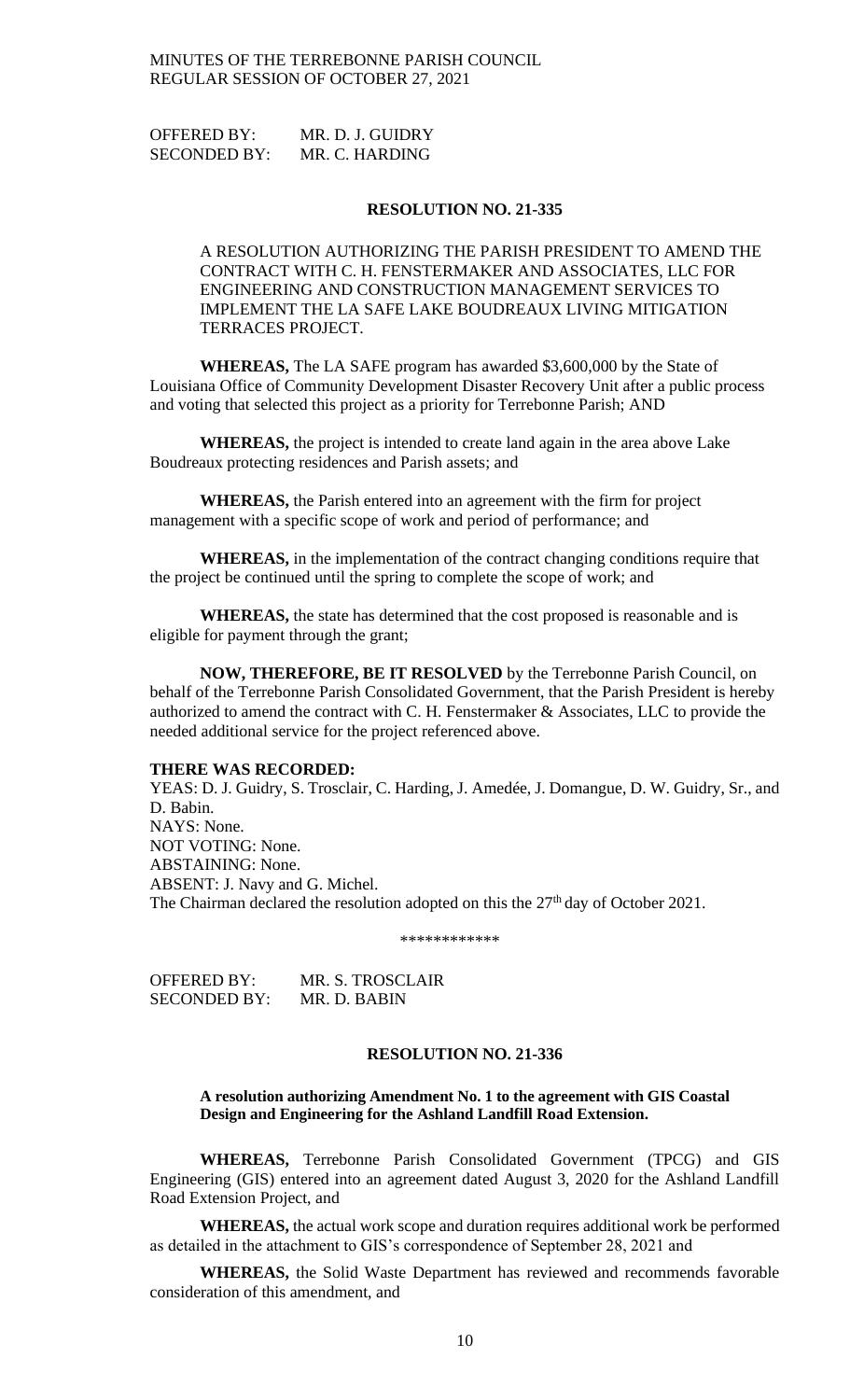**WHEREAS,** GIS has requested \$30,560.00 for appropriating the additional work scope and additional services.

**NOW, THEREFORE BE IT RESOLVED**, by the Terrebonne Parish Council, on behalf of the Terrebonne Parish Consolidated Government, that Amendment No.1 to the engineering agreement with GIS Engineering for the Ashland Landfill Road Extension Project be, and is hereby, authorized.

**NOW, THEREFORE BE IT FURTHER RESOLVED**, that the Parish President and all other appropriate parties be, and they are hereby, authorized to execute any and all contract documents associated therewith.

## **THERE WAS RECORDED:**

YEAS: D. J. Guidry, S. Trosclair, C. Harding, J. Amedée, J. Domangue, D. W. Guidry, Sr., and D. Babin. NAYS: None. NOT VOTING: None. ABSTAINING: None. ABSENT: J. Navy and G. Michel. The Chairman declared the resolution adopted on this the 27<sup>th</sup> day of October 2021.

\*\*\*\*\*\*\*\*\*\*\*\*

| <b>OFFERED BY:</b>  | MR. D. BABIN     |
|---------------------|------------------|
| <b>SECONDED BY:</b> | MR. S. TROSCLAIR |

### **RESOLUTION NO. 21-337**

A resolution authorizing the execution of Change Order No. 1 to the Construction Agreement for Parish Project No. 20-SW-28; Ashland Landfill Road Extension Project, Terrebonne Parish, Louisiana.

**WHEREAS,** the Terrebonne Parish Consolidated Government entered into a contract dated April 28, 2021, with LA Contracting Enterprise, LLC, for the Ashland Landfill Road Extension Project, Parish Project No. 20-SW-28, Terrebonne Parish, Louisiana, and

**WHEREAS**, this change order has been recommended to add pay items as described in Change Order No. 1 , and

**WHEREAS,** this change order also provides for an increase in contract time of Sixty (60) calendar days, and

**WHEREAS,** this change order will increase the overall contract price by Fifty-Four Thousand, Three Hundred Ninety-Seven Dollars (\$54,397.00), and

**NOW, THEREFORE BE IT RESOLVED** that the Terrebonne Parish Council, on behalf of the Terrebonne Parish Consolidated Government, does hereby approve and authorize the execution by Terrebonne Parish President Gordon E. Dove of Change Order No. 1 to the construction agreement with LA Contracting Enterprise, LLC, increasing the contract time by Sixty (60) calendar days and increasing the contract amount by Fifty-Four Thousand, Three Hundred Ninety-Seven Dollars (\$54,397.00), and

**BE IT FURTHER RESOLVED** that a certified copy of the resolution be forwarded to the Engineer, GIS Engineering, LLC.

#### **THERE WAS RECORDED:**

YEAS: D. J. Guidry, S. Trosclair, C. Harding, J. Amedée, J. Domangue, D. W. Guidry, Sr., and D. Babin. NAYS: None. NOT VOTING: None. ABSTAINING: None.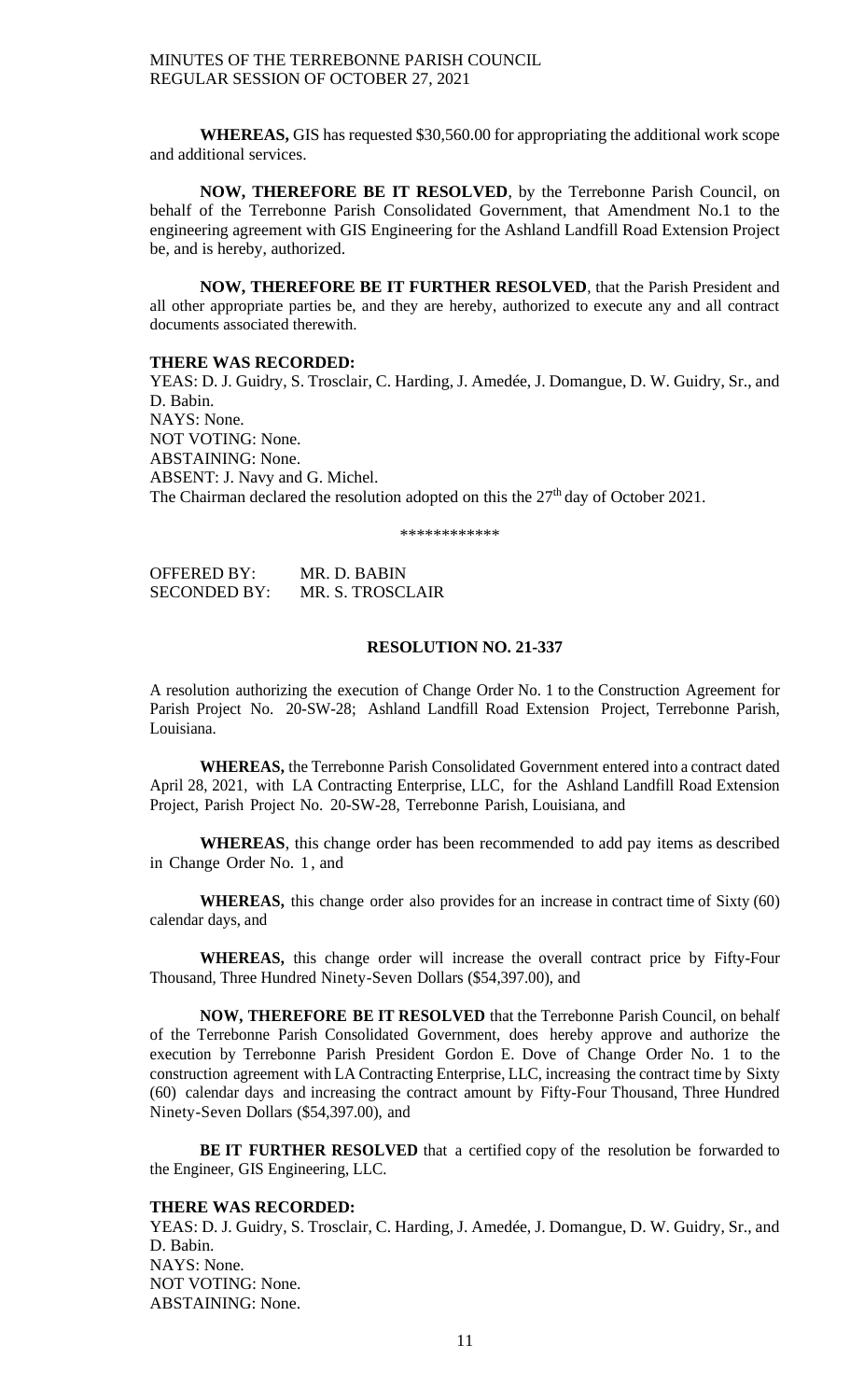ABSENT: J. Navy and G. Michel. The Chairman declared the resolution adopted on this the  $27<sup>th</sup>$  day of October 2021.

\*\*\*\*\*\*\*\*\*\*\*\*

TOHSEP Director Earl Eues clarified that the grant provides for bioterrorism responses such as smallpox or anthrax events, not for COVID-19 responses or vaccinations. **(\*RESOLUTION ADOPTED AFTER DISCUSSION)**

| <b>OFFERED BY:</b>  | MR. D. J. GUIDRY |
|---------------------|------------------|
| <b>SECONDED BY:</b> | MR. D BABIN      |

## **RESOLUTION NO. 21-338**

A resolution authorizing the Parish President to execute the Department of Health Office of Public Health Strategic National Stockpile (SNS)/Cities Readiness Initiative (CRI) Grant – LAGOV: 2000598558 CFDA #93.069 Agency #0326 in the amount of \$23,839.00 for the expenses of planning and processing of the 48-hour Mass Antibiotic Dispensing plan for the Terrebonne Parish Office of Homeland Security and Emergency Preparedness.

**WHEREAS,** the Parish has received a grant from the Department of Health Office of Public Health Strategic National Stockpile (SNS)/Cities Readiness Initiative (CRI) in the amount of \$23,839.00, which the period of this grant expires March 30, 2022, and

**WHEREAS,** the Parish agrees to apply said funds towards the planning and process of the 48-hour Mass Antibiotic Dispensing plan expenses related directly to the operations of the Parish's Office of Emergency Preparedness Department.

**BE IT RESOLVED,** by the Terrebonne Parish Council, on behalf of the Terrebonne Parish Consolidated Government, does authorize Parish President Gordon E. Dove to execute any and all documents relative to this grant.

#### **THERE WAS RECORDED:**

YEAS: D. J. Guidry, S. Trosclair, C. Harding, J. Amedée, J. Domangue, D. W. Guidry, Sr., and D. Babin. NAYS: None. NOT VOTING: None. ABSTAINING: None. ABSENT: J. Navy and G. Michel. The Chairman declared the resolution adopted on this the 27<sup>th</sup> day of October 2021.

\*\*\*\*\*\*\*\*\*\*\*\*

Mr. D. Babin moved, seconded by Mr. S. Trosclair, "THAT the Council introduce an ordinance to amend the 2021 Adopted Operating Budget and Budgeted positions of the Terrebonne Parish Consolidated Government for the following items and to provide for related matters:

I. Animal Shelter-donations, \$2,500 II. Animal Shelter-donations, \$25,000 III. General Fund-Publicity, \$26,595 IV. Houma Fire Department, \$1,069 V. City Marshal, \$5,000 VI. Houma Police Department, -0 a. delete Admin Coordinator II, Grade 106

b. add Administrative Assistant, Grade 107

and call a public hearing on said matter on Wednesday, November 10, 2021 at 6:30 p.m."

The Chairman called for a vote on the motion offered by Mr. D. Babin. THERE WAS RECORDED: YEAS: D. J. Guidry, S. Trosclair, C. Harding, J. Amedée, J. Domangue, D. W. Guidry, Sr., and D. Babin.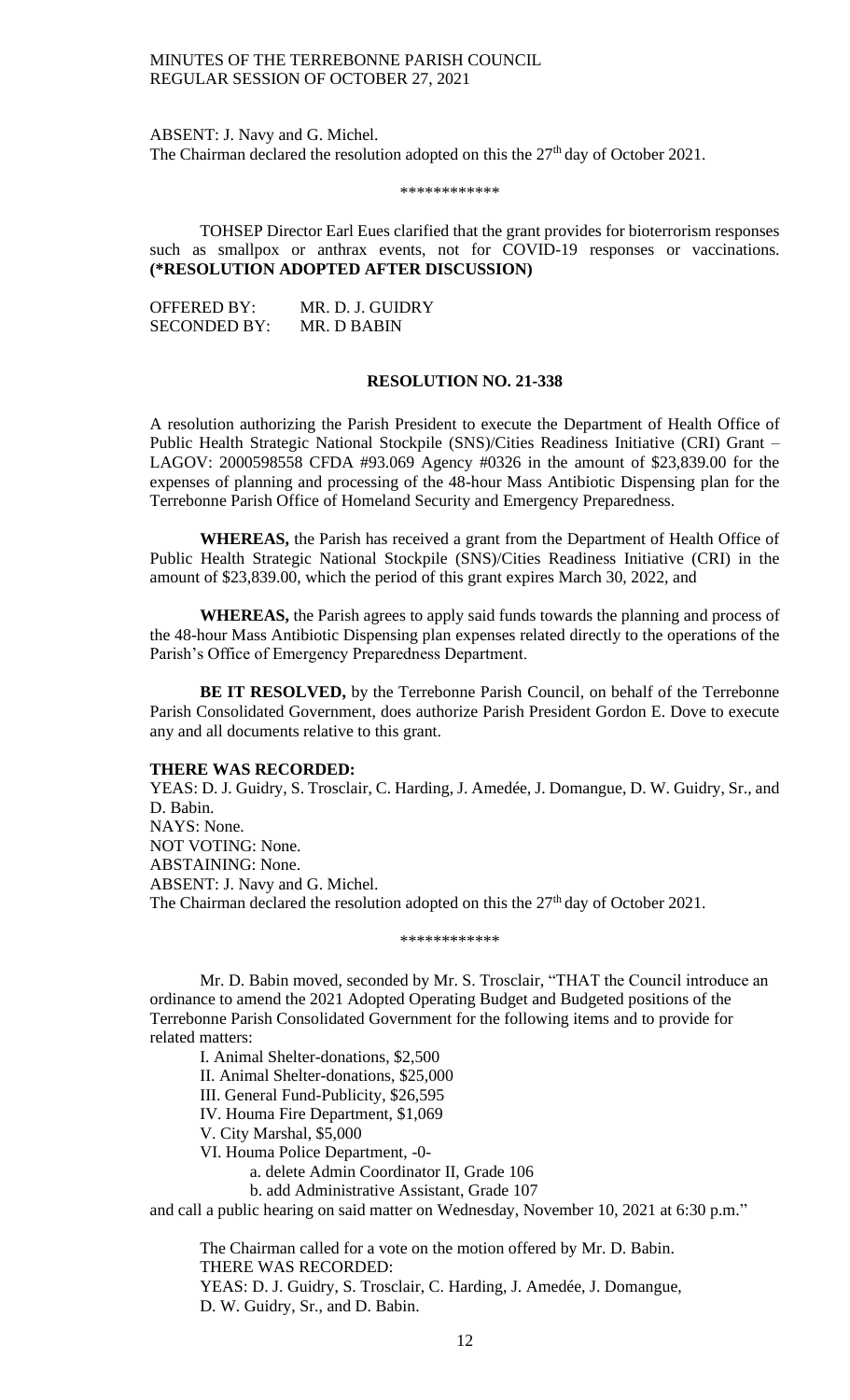NAYS: None. ABSENT: J. Navy and G. Michel. The Chairman declared the motion adopted.

Parish President Gordon Dove gave a presentation then submitted to the Council the Proposed 2022 Parish Budget and Five-Year Capital Outlay Budget.

Mr. D. J. Guidry moved, seconded by Mr. J. Amedée, "THAT the Council accept the proposed budget, order the publication of a summary of same as per Section 5-02 of the Home Rule Charter, refer the proposed budget to the Budget and Finance Committee for review, and call a public hearing on Wednesday, November 10, 2021 at 6:30 p.m."

The Chairman called for a vote on the motion offered by Mr. D. J. Guidry. THERE WAS RECORDED: YEAS: D. J. Guidry, S. Trosclair, C. Harding, J. Amedée, J. Domangue, D. W. Guidry, Sr., and D. Babin. NAYS: None. ABSENT: J. Navy and G. Michel. The Chairman declared the motion adopted.

Mr. J. Amedée moved, seconded by Mr. S. Trosclair, "THAT Agenda Item 1. L. be amended to read as follows: 'EMERGENCY ORDINANCE: Consider the introduction of an emergency ordinance to authorize the relocation of Terrebonne Parish Precinct Polling locations due to an emergency arising from Hurricane Ida for the Election of Saturday, November 13, 2021 and the Election of Saturday, December 11, 2021.'"

The Chairman called for a vote on the motion offered by Mr. J. Amedée. THERE WAS RECORDED: YEAS: D. J. Guidry, S. Trosclair, C. Harding, J. Amedée, J. Domangue, D. W. Guidry, Sr., and D. Babin. NAYS: None. ABSENT: J. Navy and G. Michel. The Chairman declared the motion adopted.

OFFERED BY: MR. D. BABIN SECONDED BY: MR. J. AMEDĖE

## **EMERGENCY ORDINANCE NO. 9326**

**AN EMERGENCY ORDINANCE TO AUTHORIZE THE RELOCATION OF TERREBONNE PARISH PRECINCT POLLING LOCATION DUE TO AN EMERGENCY ARISING FROM HURRICANE IDA FOR THE ELECTION OF SATURDAY, NOVEMBER 13, 2021, AND THE ELECTION OF SATURDAY, DECEMBER 11, 2021**

## **SECTION I**

**WHEREAS,** an emergency Ordinance is allowed pursuant to Terrebonne Parish Consolidated Government Charter 2-14; and

**WHEREAS,** an emergency declaration signed on August 26, 2021, for Hurricane Ida and recorded in the Terrebonne Parish Courthouse under COB 2646, page 676, entry No. 1634123; and

**WHEREAS,** elections affect the life, health, property, and safety of voting citizens of Terrebonne Parish; and

**WHEREAS,** Ordinance No. 9320 was passed by Terrebonne Parish Council relocating numerous polling locations; and

**WHEREAS,** an emergency ordinance is needed in order to ensure enough time is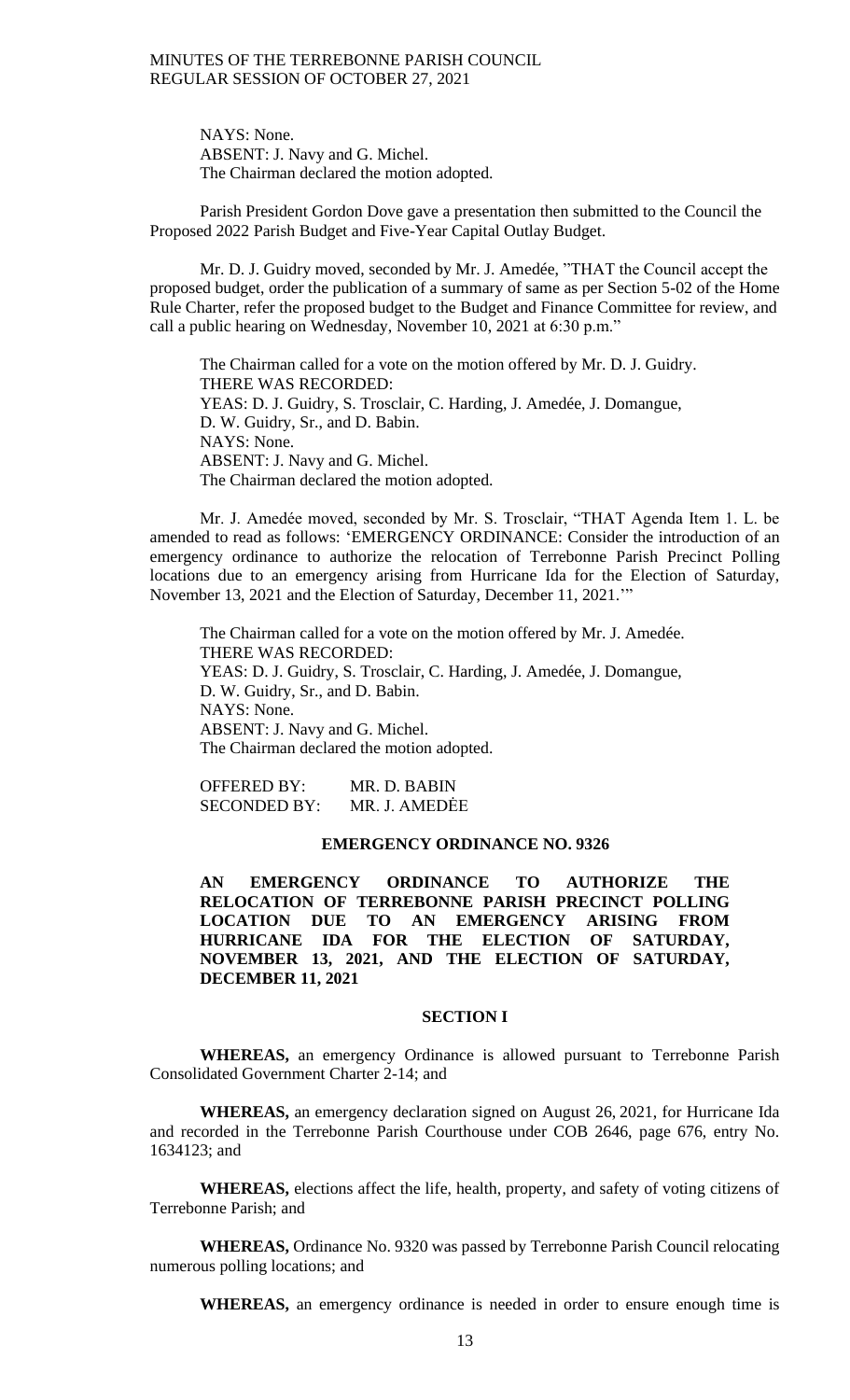available to properly give notice of the relocations before the November 13, 2021 election and the December 11, 2021 election; and

**WHEREAS,** the following listed precinct polling locations have received damage due to Hurricane Ida and are therefore unsafe to use for the Saturday, November 13, 2021 election and the Saturday, December 11, 2021 election; and

**WHEREAS**, the following listed precinct polling locations are being used by the American Red Cross for hurricane disaster relief and will therefore be unavailable for the Saturday, November 13, 2021, election and the Saturday, December 11, 2021 election; and

**WHEREAS,** TPCG wishes to relocate those polling locations in accordance with La R.S. 18:534 because the polling locations need to be changed due to an emergency caused by an act of God - Hurricane Ida; and

**WHEREAS,** notice of the relocation of the location of the polling places shall be published in Terrebonne Parish's Official Journal by the governing authority and the Parish Board of Election Supervisors in accordance with La. R.S. 18:535; and

**WHEREAS,** proper notice of the relocation of the location of the polling places shall be given, as applicable, in accordance with La. R.S. 18:536; and

**WHEREAS,** nothing herein shall change the Geographical boundaries of the precincts.

# **SECTION II**

**NOW THEREFORE BE IT ORDAINED** that beginning on the November 13, 2021, election, and continuing every election thereafter, due to an emergency caused by an act of God, the following voting polling locations only be relocated as follows:

- 1) Pcts. 014-A, 014-K, 074 Woodmen of the World Hall to Tent 1, which was moved to the Old Rite Aid Parking Lot 1237 St. Charles St., Houma, LA **will now be relocated** to the Voting Machine Warehouse located at 1317 Valhi Blvd. Houma, La 70360.
- 2) Pcts. 068, 082, 090 Bayou Black Recreation Center to Tent 2, which was moved to the Old Rite Aid Parking Lot, 1238 St. Charles St., Houma, LA **will now be relocated** to the Voting Machine Warehouse located at 1317 Valhi Blvd. Houma, La 70360.
- 3) Pct. 083 Mulberry Elementary school which was moved to the Old Rite Aid Parking Lot, 1238 St. Charles St., Houma, LA **will now be relocated** to the Voting Machine Warehouse located at 1317 Valhi Blvd. Houma, La 70360.

**BE IT FURTHER ORDAINED** that as required by law, the appropriate persons give notice pursuant to La. R.S. 18:535 and La. R.S. 18:536; and

**BE IT FURTHER ORDAINED** that TPCG Council, as governing authority of the parish, adopt this emergency ordinance because time is of the essence to conduct the November 13, 2021, election and the December 11, 2021, election

## **SECTION III**

If any word, clause, phrase, section, or other portion of this ordinance shall be declared null, void, invalid, illegal, or unconstitutional, the remaining words, clauses, phrases, sections and other portions of this ordinance shall remain in full force and effect, the provisions of this ordinance hereby being declared to be severable.

# **SECTION IV**

Any ordinance or part thereof in conflict herewith is hereby repealed.

# **SECTION V**

This ordinance shall become effective upon approval by the Parish President or as otherwise provided in Section 2-13(b) of the Home Rule Charter for a Consolidated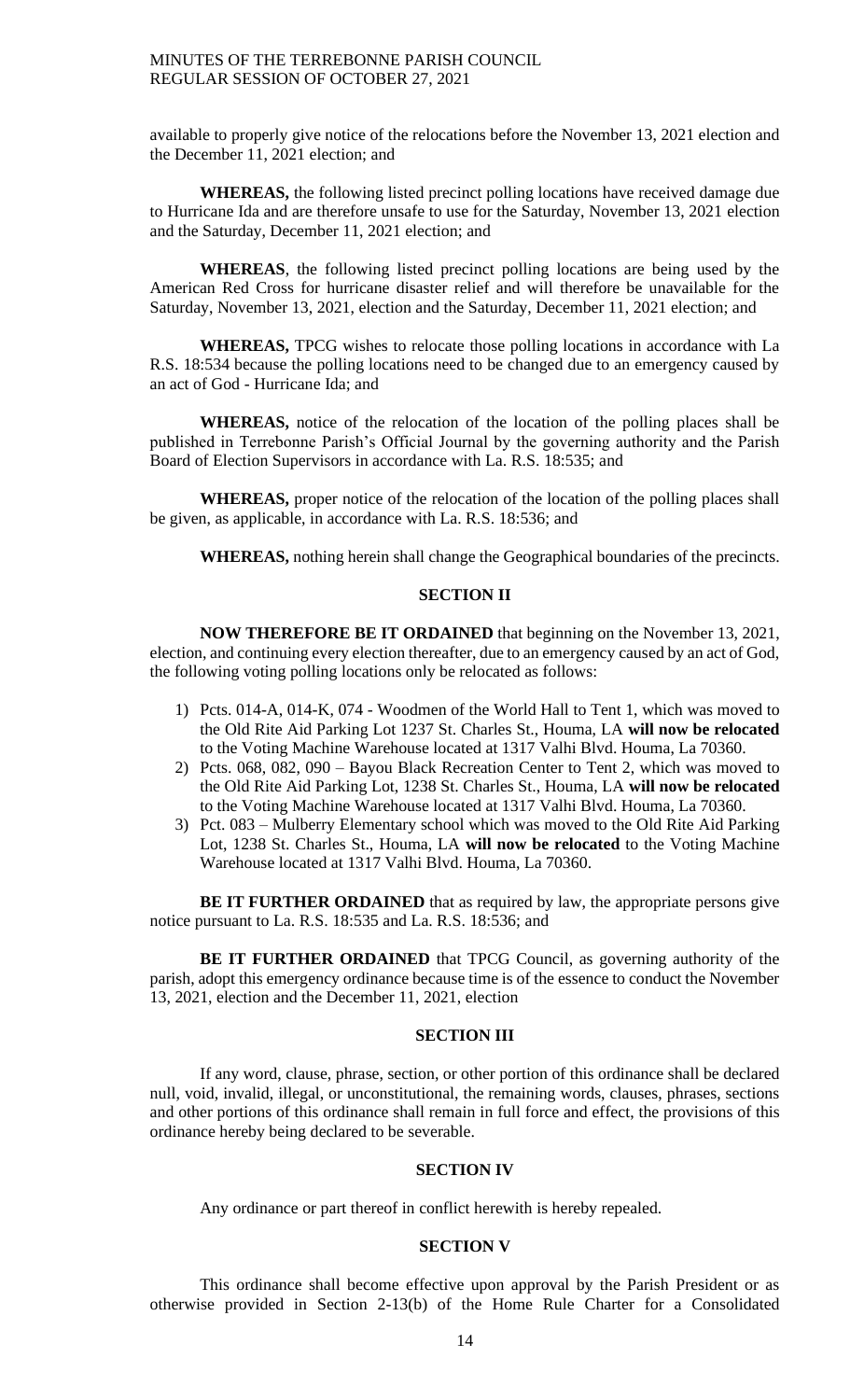Government for Terrebonne Parish, whichever occurs sooner.

This ordinance, having been introduced and laid on the table for at least two weeks, was voted upon as follows:

## **THERE WAS RECORDED:**

YEAS: D. J. Guidry, S. Trosclair, C. Harding, J. Amedée, J. Domangue, D. W. Guidry, Sr., and D. Babin. NAYS: None. ABSTAINING: None. ABSENT: J. Navy and G. Michel. The Chairman declared the ordinance adopted on this, the  $27<sup>th</sup>$  day of October 2021.

Mr. D. J. Guidry moved, seconded unanimously, "THAT the Council hold for two weeks the ratification of the appointment of Mr. Corey Henry as Houma Fire Department Fire Chief as per Sections 2-73 and 2-98 of the Terrebonne Parish Code."

The Chairman called for a vote on the motion offered by Mr. D. J. Guidry. THERE WAS RECORDED: YEAS: D. J. Guidry, S. Trosclair, C. Harding, J. Amedée, J. Domangue, D. W. Guidry, Sr., and D. Babin. NAYS: None. ABSENT: J. Navy and G. Michel. The Chairman declared the motion adopted.

Mr. Corey Henry, Houma Fire Department, shared his appreciation for the Council's support of his serving Terrebonne Parish as Fire Chief.

Several Council Members commended Mr. Henry for his service as a firefighter and shared their support of his appointment.

Mr. Paul Lapeyrouse, Houma resident, addressed the Council relative to the closure of the Courthouse building. He shared his concerns and asked that the Council address the matter at a future meeting.

Mr. C. Harding moved, seconded by Ms. J. Domangue, "THAT the Council approve attendance at the Police Jury Association of Louisiana Regions I and II Meeting in Chalmette, LA on November 8, 2021."

The Chairman called for a vote on the motion offered by Mr. C. Harding. THERE WAS RECORDED: YEAS: D. J. Guidry, S. Trosclair, C. Harding, J. Amedée, J. Domangue, D. W. Guidry, Sr., and D. Babin. NAYS: None. ABSENT: J. Navy and G. Michel. The Chairman declared the motion adopted.

The Chairman announced the following vacancies:

- **Veteran's Memorial District:** One (1) unexpired term due to a resignation and one (1) expiring terms on 09/17/21 (Representing the Vietnam Veterans of America).
- **Recreation District No. 3A:** One expired term and one unexpired term due to a resignation.
- **Recreation District No. 6:** One (1) expiring term.
- **Recreation District No. 7:** One expiring term on 10-24-21.
- **Bayou Blue Fire Protection Distric**t: One expired term.
- **Terrebonne Parish Tree Board:** One (1) vacancy due to a resignation.
- **TEDA:** Two (2) expiring terms on 09-09-21. One representing each of the following: Terrebonne Parish Council and Houma Terrebonne Chamber of Commerce.